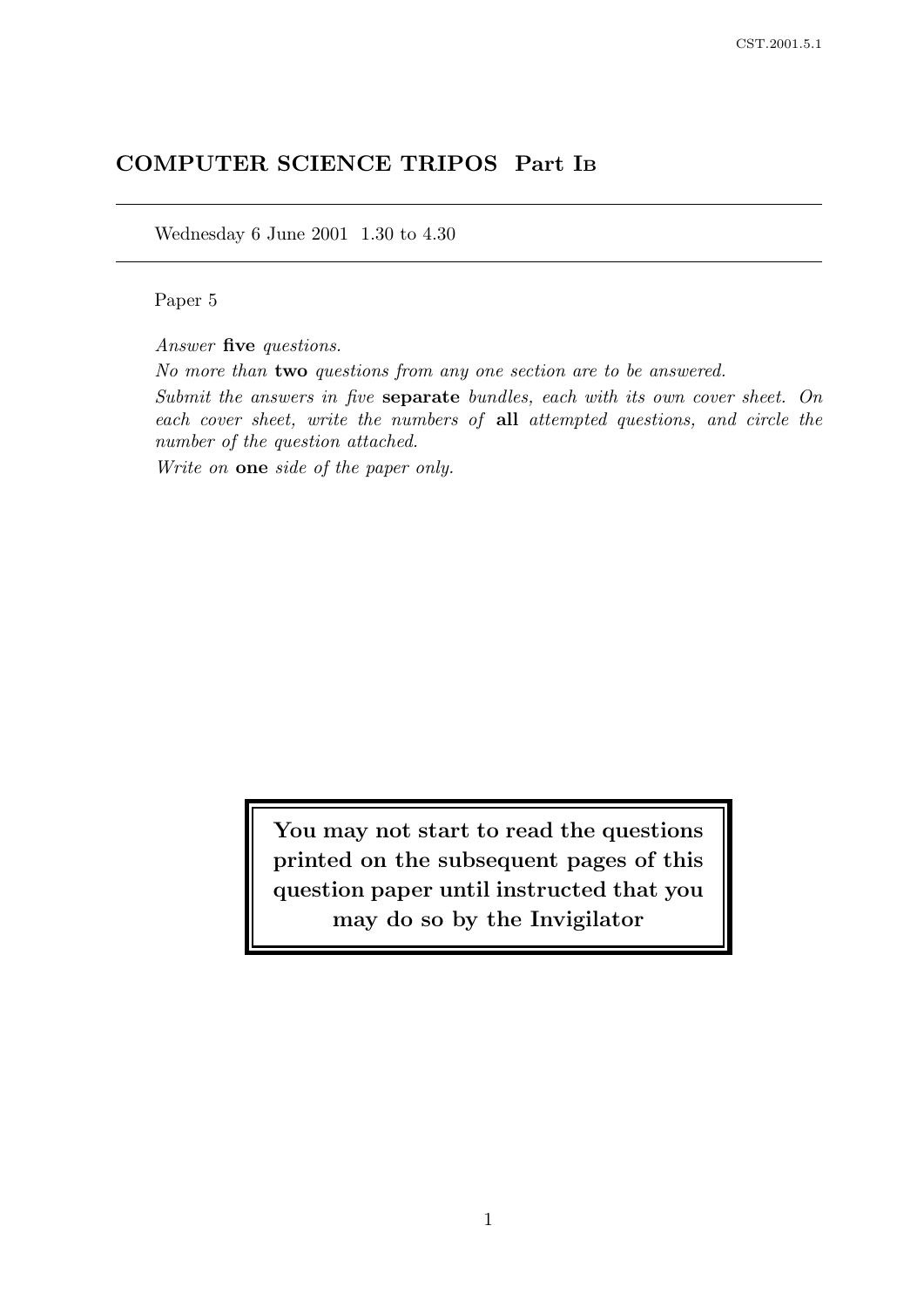## SECTION A

### 1 Data Structures and Algorithms

- (a) Describe and justify an algorithm for finding the shortest distance between each pair of vertices in an undirected graph in which each edge has a given positive length. If there is no path between a pair of vertices a very large result should arise. [12 marks]
- (b) Is it sensible to use your algorithm to discover whether such a graph is connected? Suggest an alternative that would be appropriate for a graph of 1000 vertices and 10,000 edges. [8 marks]

## 2 Computer Design

- (a) What is a pipeline bubble and why might a branch instruction introduce one or more bubbles? [4 marks]
- (b) Explain, with the aid of an example, how conditional instructions may be used to reduce the number of bubbles in a pipeline. [4 marks]
- (c) What is the difference between branches, interrupts, software interrupts (initiated by a SWI instruction on the ARM) and *exceptions*? [8 marks]
- (d) What is an imprecise exception and why might a processor designer prefer it to a precise exception mechanism? [4 marks]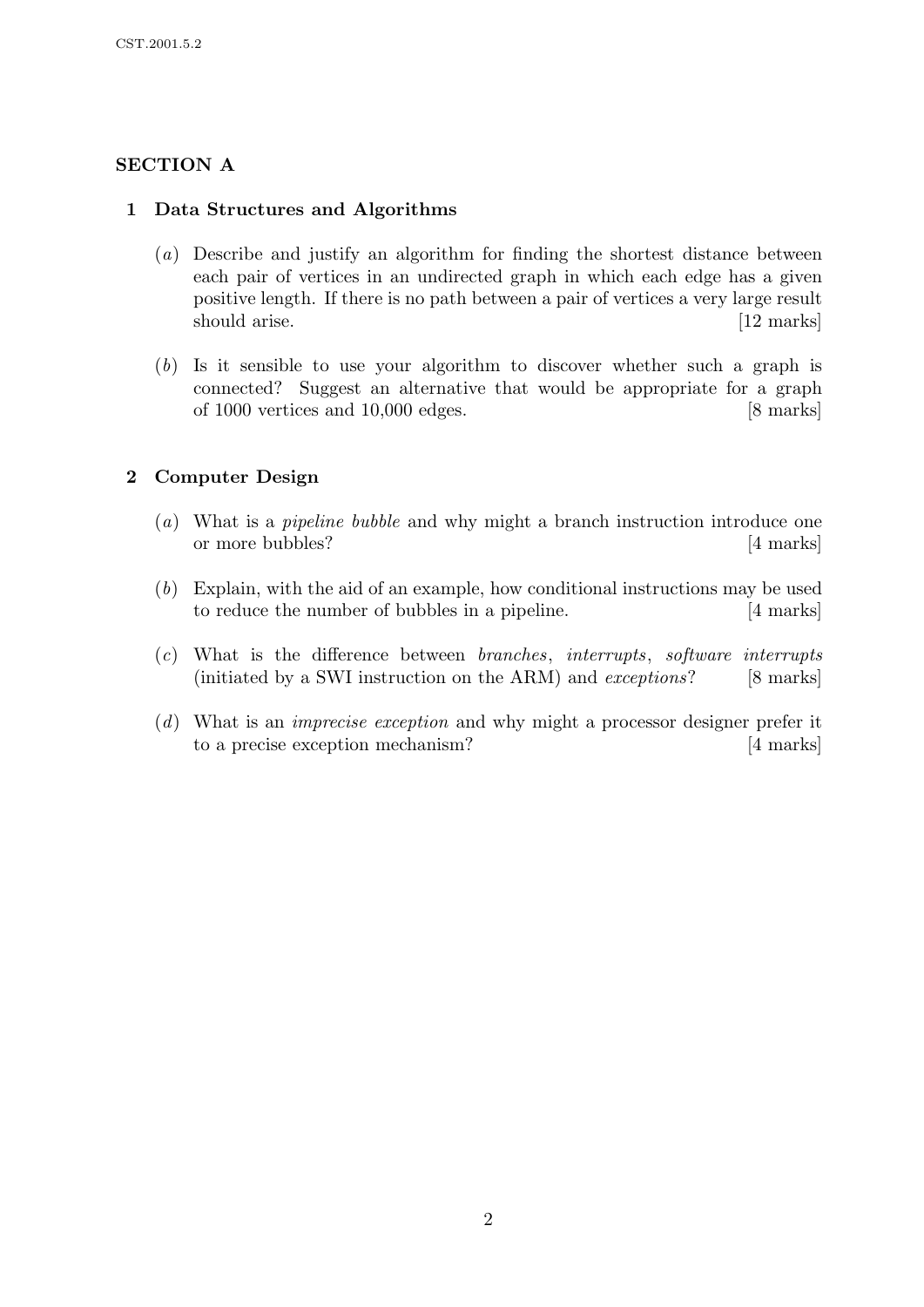### 3 Digital Communication I

Information is to be conveyed from  $A$  to  $B$  using automatic repeat request  $(ARQ)$ , forward error correction (FEC), and lossless compression.

- (a) Explain the terms  $ARQ$ , FEC and lossless compression. [5 marks]
- (b) If we consider each of these functions to be operating at different protocol layers, what would be the most sensible ordering of the layers, and why?

[5 marks]

### (c) Suppose:

- The underlying bit channel has a capacity of  $B$ , a delay  $\tau$  and error rate  $\epsilon_0$ .
- The compression ratio is  $C < 1$ .
- The FEC has rate  $R < 1$  and given an error rate  $\epsilon_0$  provides an error rate  $\epsilon_1$  (which is detected).
- The ARQ protocol has a window size of  $W$ .

At what rate can the information be conveyed? [Hint: Consider when retransmissions are made.] State any assumptions you make about the operation of the ARQ protocol. [10 marks]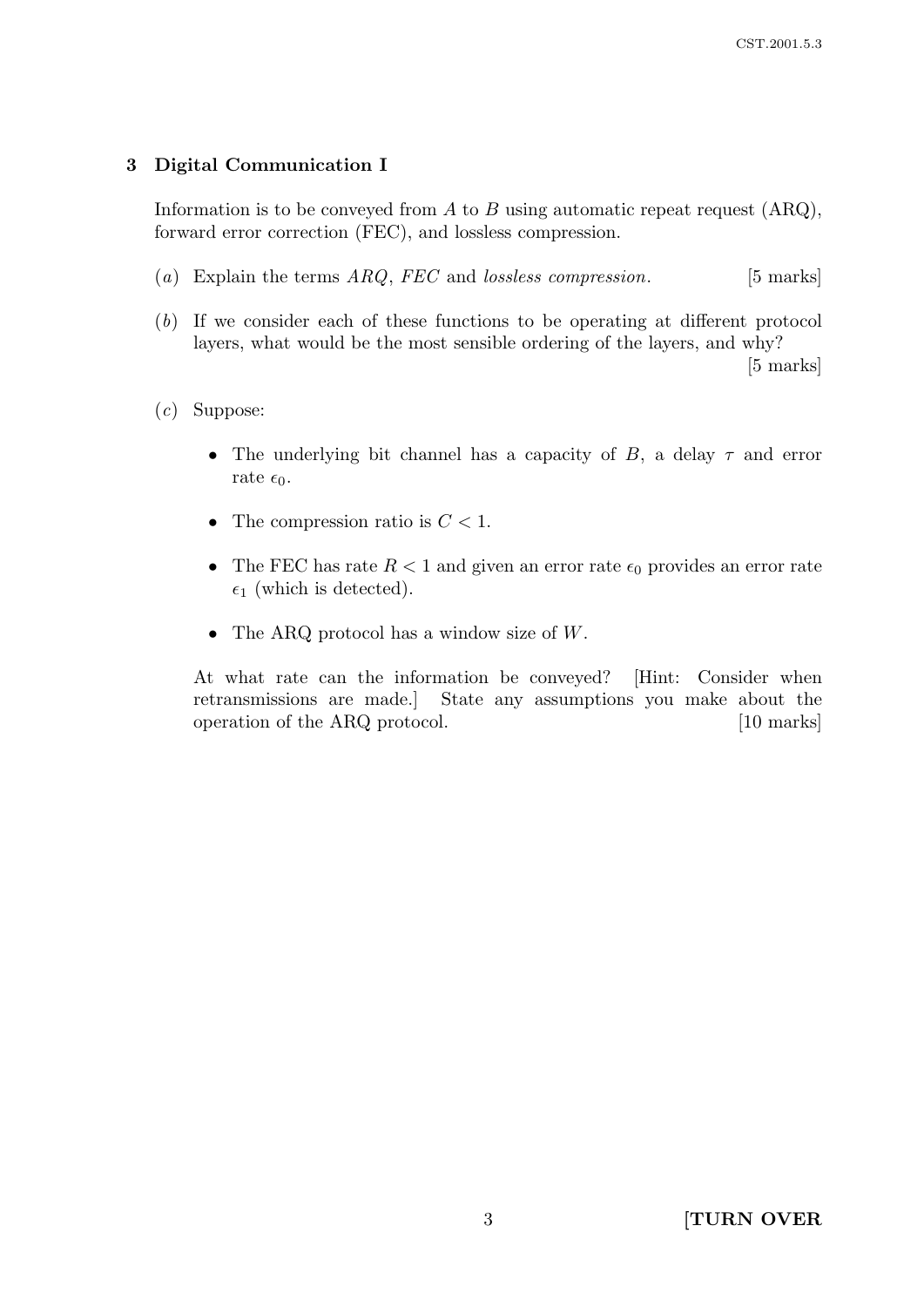## 4 Computer Graphics and Image Processing

- (a) Describe the limitations of human vision in terms of:
	- (i) spatial resolution
	- $(ii)$  luminance
	- $(iii)$  colour

and explain the implications that each of these limitations has on the design of display devices. [10 marks]  $\qquad \qquad$  [10 marks]

- (b) In image compression we utilise three different mechanisms to compress pixel data:
	- $(i)$  mapping the pixel values to some other set of values
	- (ii) quantising those values
	- $(iii)$  symbol encoding the resulting values

Explain each mechanism, describe the way in which it helps us to compress the image, and describe in what way it affects the visual quality of the resulting (decompressed) image when compared with the original. [10 marks]

## SECTION B

## 5 Comparative Programming Languages

- (a) Outline the main innovations that are in Simula 67 but were not in Algol 60, paying particular attention to Simula Classes. [6 marks]
- (b) Illustrate how Simula can be used to simulate a small restaurant with six tables, two waiters and small groups of customers arriving at random intervals. You need specify only the classes you would define. Most of the algorithmic details may be omitted.  $[6 \text{ marks}]$
- (c) Discuss to what extent Simula has been made redundant by the development of modern object-oriented languages such as Java. [8 marks]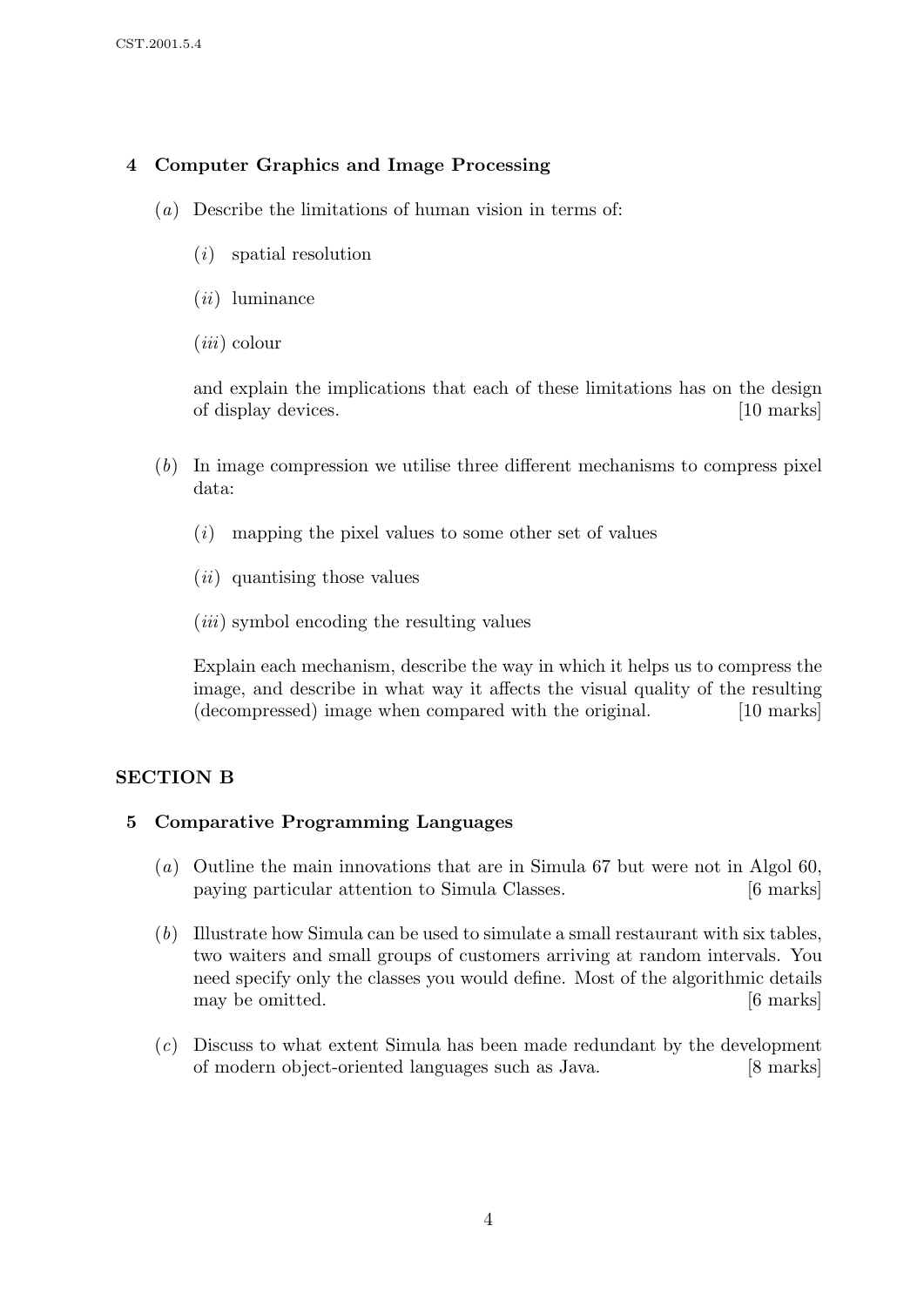### 6 Compiler Construction

Consider a language J which has

- Java-like syntax
- nested definitions of procedures within other procedures
- local variables (with static binding)
- raising and handling of named, parameterless exceptions

Explain a possible run-time data structure which a compiler for J might use. [10 marks]

A naïve user of such a language suggests that the resultant compiled code will spend a significant fraction of execution time searching—both finding the store location corresponding to the use of a variable name and finding the exception handler corresponding to the raising of a given exception name.

Determine with justification whether this is so for your run-time data-structure proposed above. [4 marks]

Now instead suppose a simple interpreter for  $J$  is written, so that searches for variable (or exception) names search the appropriate environment for the variable value or exception handler code. To what extent are these searches bounded by  $(a)$ the number of variables or exceptions in the program or  $(b)$  the dynamic or static nesting of procedures? [6 marks]

#### 7 Prolog for Artificial Intelligence

Consider the following Prolog program, which is intended to define the third argument to be the maximum value of the first two numeric arguments:

 $max(X, Y, X)$  :-  $X \geq Y$ , !.  $max(X, Y, Y)$ .

- (a) Provide an appropriate query to show that the above program can give an incorrect result. [4 marks]
- (b) Explain the cause of the error. [6 marks]
- (c) Suggest a correction. [5 marks]
- (d) Write a Prolog program to find the maximum of a list of numbers. [5 marks]

5 [TURN OVER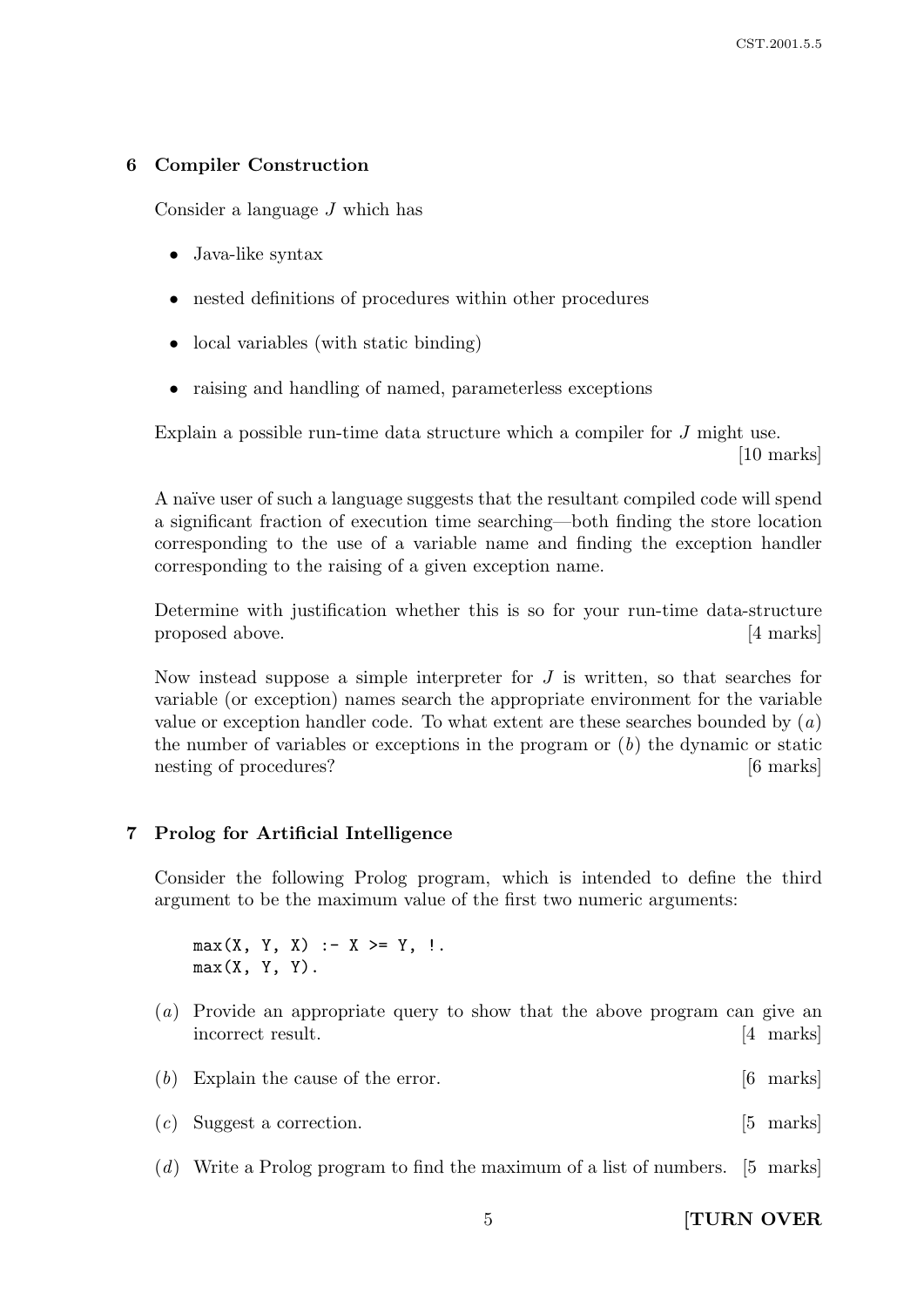### 8 Databases

- (a) Explain how to describe the structure of a collection of data using *entities*, attributes and relationships. [6 marks]
- (b) How would you identify particular instances of data in order to record the information in a database? Illustrate your answer by considering both a relational database maintained using SQL-92 and an ODMG database.

[6 marks]

(c) A high street bank has just announced a merger with a nationwide building society. You are employed as a consultant to advise on the integration of their client databases.

Both institutions use relational databases. Write brief notes to alert the database administrators to the difficulties that they may encounter. [8 marks]

### SECTION C

#### 9 Semantics of Programming Languages

(a) The integer expressions  $E$  of a programming language are given by

$$
E ::= n \mid X \mid -E \mid E + E
$$

where  $n$  ranges over integer constants and  $X$  ranges over identifiers. Explain the principle of *structural induction* for proving that some property  $\Phi(E)$  holds for all integer expressions  $E$ . [5 marks]

(b) Taking states to be finite partial functions mapping identifiers to integer constants, define a relation

$$
E,s \Downarrow n
$$

giving the result n (if any) of evaluating integer expression  $E$  in state s. [7 marks]

- (c) Use structural induction to prove that if  $E, s \psi \neq n_1$  and  $E, s \psi \neq n_2$  both hold, then  $n_1 = n_2$ . [Hint: Consider the property  $\Phi(E)$  given by  $\forall s, n_1, n_2((E, s \Downarrow n_1) \& (E, s \Downarrow n_2) \Rightarrow n_1 = n_2).$  [7 marks]
- (d) What property of the pair E, s ensures that there is some n for which  $E, s \ndownarrow n$ holds? [1 mark]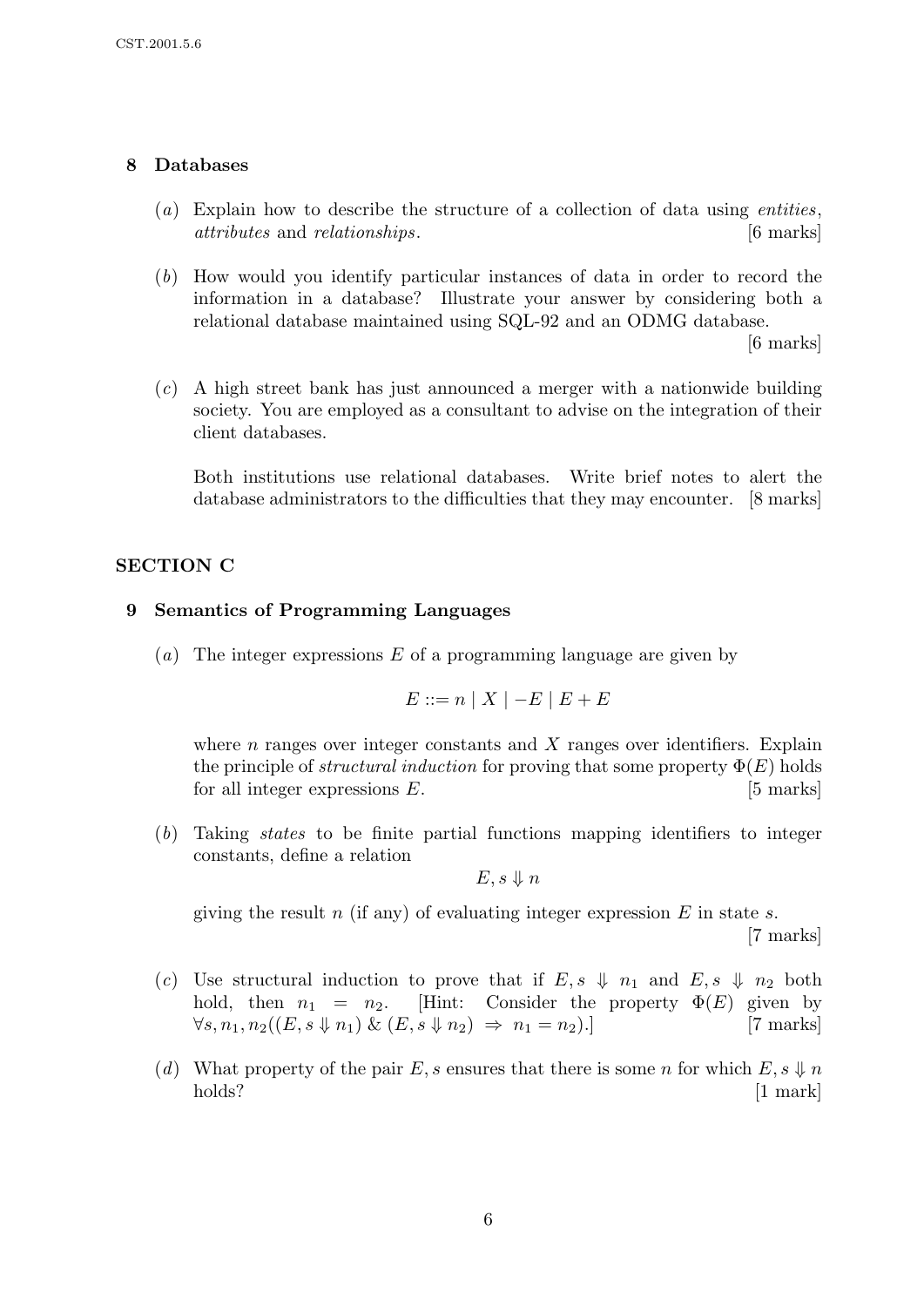#### 10 Foundations of Functional Programming

- (a) Write a pure lambda-expression that will act as a fixed-point operator Y such that the identity  $Y f = f(Y f)$  will hold. [6 marks]
- (b) Write pure lambda-expressions that define functions P, A and D such that A (P x y) = x and D (P x y) = y. Observe that P can be thought of as creating a 2-tuple and A and D then act as selectors that can retrieve the two components. [7 marks]
- (c) Using the two above lambda-expressions it is possible to express mutual recursion between two functions, say f and g. This can be done by using Y to help find the value of  $(P f g)$  the tuple whose elements are f and g. Using the artificial and rather silly example [the example will never terminate since it has no stopping condition!]

f  $x = g(f(gx))$ AND  $g x = g (f x)$ 

show how to construct a pure lambda expression that would evaluate

 $(f g)$ 

[7 marks]

#### 11 Logic and Proof

- (a) Explain the meaning of the notation  $A \models B$ , where A and B denote formulae of (i) propositional logic and (ii) S4 modal logic.  $[2+6 \text{ marks}]$
- (b) For each of the following equivalences, state whether it holds or not, justifying each answer rigorously.

$$
(P \land (Q \to R)) \to S \simeq (\neg P \lor \neg Q \lor S) \land (\neg P \lor \neg R \lor S)
$$
  
\n
$$
(P \to Q) \to (Q \to P) \simeq (Q \to P)
$$
  
\n
$$
\forall xy (P(x) \lor \neg P(y)) \simeq \forall xy (P(x) \leftrightarrow P(y))
$$

 $[3+3+6$  marks]

7 **[TURN OVER**